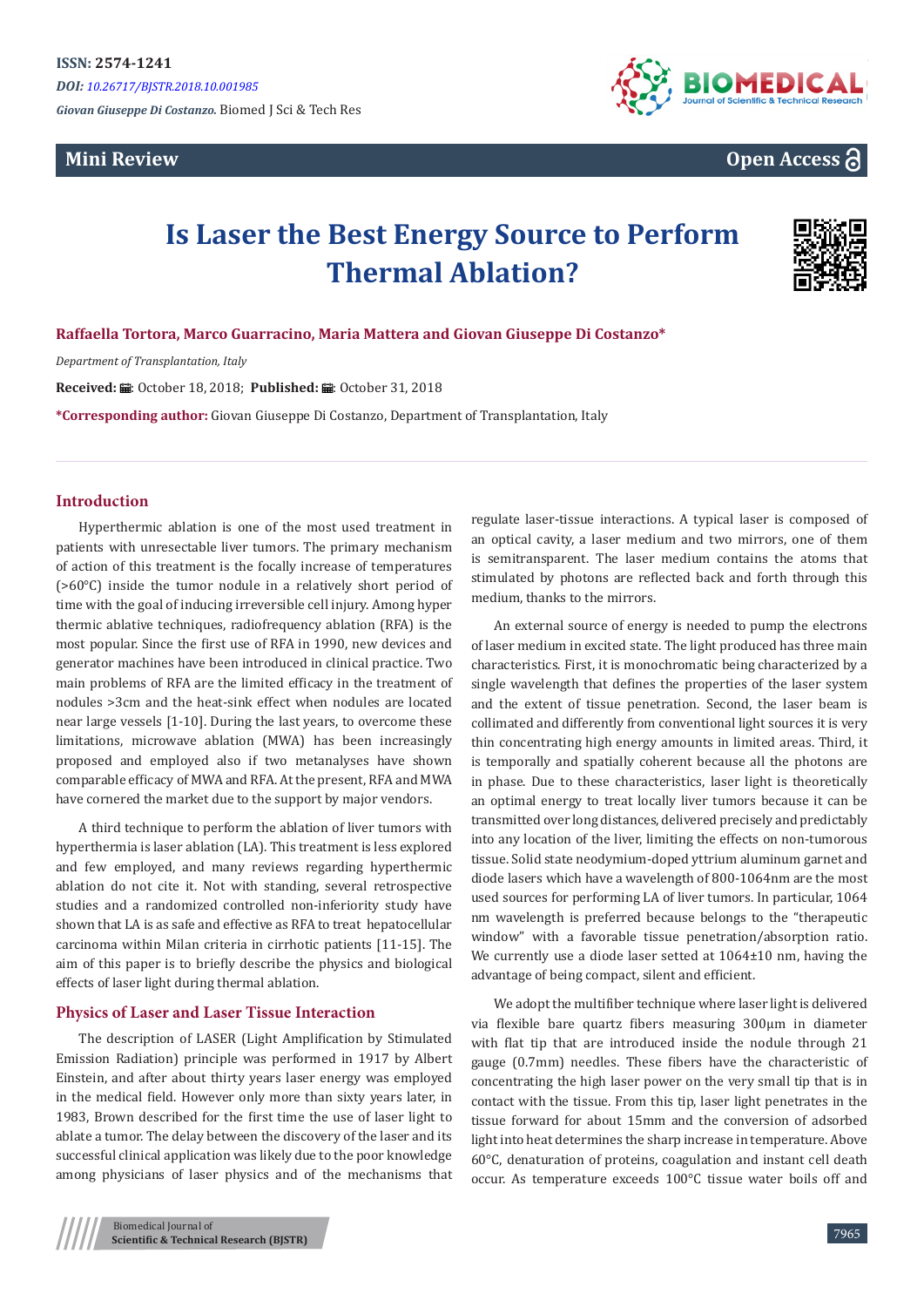above 300°C charring happens, producing vapor. The carbonised black tissue hinders optical transmission, the heat accumulates locally and extends to the surrounding tissue by diffusion more than by direct optical transmission, therefore acting as a hot tip. Close to the tip of the illuminated fiber, tissue temperature is very high, above 250°C. Therefore, in the central zone of the ablation area the tissue evaporates and carbonizes [16-22]. This area is surrounded by a zone of coagulative necrosis that is enclosed initially by tissue with hyperemia and haemorrhage, due to the increased blood flow stimulated by heat.

During the follow-up, these signs of congestion will be substituted by a dense rim of fibrotic tissue and all the nodule will become like a nutshell with an empty central zone due to the loss of tissue. After a first phase of direct hyperthermic injury that is related to the extent of applied energy, a second phase of indirect cellular damage follows causing the progression and the extension of tissue injury. Several mechanisms are involved in this delayed heat-induced damage as release of lysosomal contents and of cytokines, apoptosis, increase of tissue inflammatory cells and of immune response, and microvascular injury. This last effect is particularly relevant in the indirect damage that is induced by laser. Tumor vessels are more sensitive to heat stress than non tumoral vessels. LA is more efficient than other forms of heat generation in causing endothelial injury and thrombosis of micro vessels inducing a progressive tissue injury that may continue up to 3days after the procedure.

LA in addition to local ablation of the tissue stimulates local and systemic Th1 type immune responses which may play a significant role in inhibiting tumor recurrence from residual micro metastases or circulating tumor cells and inhibiting tumor angiogenesis. A single thin bare fiber with flat tip that is illuminated for 6 minutes by a diode source with a wave length of 1064nm and a power of 5W, releases 1800 joules and produces an elliptical area of ablation with diameters of 16-18mm in length and 8-10mm in width. To ablate larger areas, more fibers can be inserted and up to four of these can be simultaneously illuminated. Multiple fibers act synergistically increasing the volume of ablation of 4-11 times as it has been demonstrated also by a mathematical model . This synergistic effect has been described also for radiofrequency and for microwave.

However, using the radiofrequency the applicators are activated sequentially and not simultaneously as for laser and microwave, therefore the duration of the procedure is longer and the temperature increase inside the tumor is slower. Furthermore, an advantage of LA with the multifiber technique is the use of small devices and lower energy (5W), as compared to microwave and radiofrequency which employ 14-18 gauge devices and potency between 40W and 150W. The use of thin fibres has the advantage of increasing the applicability of the procedure, in particular when nodules located in difficult areas should be treated.

#### **Conclusion**

Laser light is a very efficient energy source to perform thermal ablation. Experimental studies have shown that laser-tissue interaction may induce advantageous biological effects. Among these the main are the destruction of tumor microvasculature and the stimulation of immune response against cancer. Furthermore, laser light may be delivered with very thin applicators that increase the clinical applicability of the procedure.

#### **References**

- 1. [Stauffer PR, Goldberg SN \(2004\) Introduction: Thermal ablation therapy.](https://www.tandfonline.com/doi/abs/10.1080/02656730400007220) [Int J Hyperthermia 20: 671-677.](https://www.tandfonline.com/doi/abs/10.1080/02656730400007220)
- 2. [Di Costanzo GG, Tortora R, D Adamo G, De Luca M, Lampasi F, Addario](https://www.ncbi.nlm.nih.gov/pubmed/25251043) [L, et al. \(2015\) Radiofrequency ablation versus laser ablation for the](https://www.ncbi.nlm.nih.gov/pubmed/25251043) [treatment of small hepatocellular carcinoma in cirrhosis: a randomized](https://www.ncbi.nlm.nih.gov/pubmed/25251043) [trial. J Gastroenterol Hepatol 30\(3\): 559-565.](https://www.ncbi.nlm.nih.gov/pubmed/25251043)
- 3. [Heisterkamp J, Van Hillegersberg R, Sinofsky E, IJzermans JN \(1997\)](https://www.ncbi.nlm.nih.gov/pubmed/9138259) [Heat-resistant cylindrical diffuser for interstitial laser coagulation:](https://www.ncbi.nlm.nih.gov/pubmed/9138259) [comparison with the bare-tip fiber in a porcine liver model. Lasers Surg](https://www.ncbi.nlm.nih.gov/pubmed/9138259) [Med 20\(3\): 304-309.](https://www.ncbi.nlm.nih.gov/pubmed/9138259)
- 4. [Chu KF and Dupuy DE \(2014\) Thermal ablation of tumours: biological](https://www.ncbi.nlm.nih.gov/pubmed/24561446) [mechanisms and advances in therapy. Nature Rev Cancer 14\(3\): 199-](https://www.ncbi.nlm.nih.gov/pubmed/24561446) [208.](https://www.ncbi.nlm.nih.gov/pubmed/24561446)
- 5. [Hugander A, Bolmsjo M, Hafstrom L, Persson B \(1983\) Liver blood flow](https://www.ncbi.nlm.nih.gov/pubmed/6661853) [studies during local hyperthermia. An experimental study in rats. Clin](https://www.ncbi.nlm.nih.gov/pubmed/6661853) [Oncol 9\(4\): 303-310.](https://www.ncbi.nlm.nih.gov/pubmed/6661853)
- 6. [Walser E \(2005\) Percutaneous laser ablation in the treatment of](https://www.ncbi.nlm.nih.gov/pubmed/16319150) [hepatocellular carcinoma with a tumor size of 4 cm or smaller: analysis](https://www.ncbi.nlm.nih.gov/pubmed/16319150) [of factors affecting the achievement of tumor necrosis. J Vasc Interv](https://www.ncbi.nlm.nih.gov/pubmed/16319150) [Radiol 16\(11\): 1427-1429.](https://www.ncbi.nlm.nih.gov/pubmed/16319150)
- 7. [Nikfarjam M, Vijayaragavan M, Malcontenti Wilson C \(2005\) Progressive](https://www.ncbi.nlm.nih.gov/pubmed/15954121) [microvascular injury in liver and colorectal liver metastases following](https://www.ncbi.nlm.nih.gov/pubmed/15954121) [laser induced focal hyperthermia therapy. Lasers Surg Med 37\(1\): 64-73.](https://www.ncbi.nlm.nih.gov/pubmed/15954121)
- 8. [Matthewson K, Coleridge Smith P, O Sullivan JP, Northfield TC, Bown](https://www.ncbi.nlm.nih.gov/pubmed/3609664) [SG \(1987\) Biological effects of intrahepatic neodymium : yttrium–](https://www.ncbi.nlm.nih.gov/pubmed/3609664) [aluminum–garnet laser photocoagulation in rats. Gastroenterology](https://www.ncbi.nlm.nih.gov/pubmed/3609664) [93\(3\): 550-557.](https://www.ncbi.nlm.nih.gov/pubmed/3609664)
- 9. [Sorensen E, Gerber S, Frelinger J, Lord E \(2010\) IL-12 suppresses](https://www.ncbi.nlm.nih.gov/pubmed/20061409) [vascular endothelial growth factor receptor 3 expression on tumor](https://www.ncbi.nlm.nih.gov/pubmed/20061409) [vessels by two distinct IFN-gamma-dependent mechanisms. The journal](https://www.ncbi.nlm.nih.gov/pubmed/20061409) [of immunology 184\(4\): 1858-1866.](https://www.ncbi.nlm.nih.gov/pubmed/20061409)
- 10. [Lin WX, Fifis T, Malcontenti Wilson C, Nikfarjam M, Muralidharan V, et al.](https://www.ncbi.nlm.nih.gov/pmc/articles/PMC3123581/) [\(2011\) Induction of Th1Immune responses following laser ablation in](https://www.ncbi.nlm.nih.gov/pmc/articles/PMC3123581/) [a murine model of colorectal liver metastases. Journal of Translational](https://www.ncbi.nlm.nih.gov/pmc/articles/PMC3123581/) [Medicine 9: 83.](https://www.ncbi.nlm.nih.gov/pmc/articles/PMC3123581/)
- 11. [Vogl TJ, Wissniowski TT, Naguib NNN, Hammerstingl RM, Mack MG, et al.](https://link.springer.com/article/10.1007/s00262-009-0663-1) [\(2009\) Activation of tumor-specific T lymphocytes after laser-induced](https://link.springer.com/article/10.1007/s00262-009-0663-1) [thermotherapy in patients with colorectal liver metastases. Cancer](https://link.springer.com/article/10.1007/s00262-009-0663-1) [Immunol Immunother 58\(10\): 1557-1563.](https://link.springer.com/article/10.1007/s00262-009-0663-1)
- 12. [Tranberg KG \(2004\) Percutaneous ablation of liver tumours. Best](https://www.ncbi.nlm.nih.gov/pubmed/15123088) [Practice and Research: Clinical Gastroenterology 18\(1\): 125-145.](https://www.ncbi.nlm.nih.gov/pubmed/15123088)
- 13. [Heisterkamp J, Van Hillegersberg R, Sinofsky EL, IJzermans JNM \(1999\)](https://link.springer.com/article/10.1007/s101030050087) [Interstitial laser photocoagulation with four cylindrical diffusing fibre](https://link.springer.com/article/10.1007/s101030050087) [tips: importance of mutual fibre distance. Lasers Med Sci 14: 216-220.](https://link.springer.com/article/10.1007/s101030050087)
- 14. [Steger AC, Lees WR, Shorvon P, Walmsley K, Bown SG \(1992\) Multiple](https://www.ncbi.nlm.nih.gov/pubmed/1555062)[fibre low-power interstitial laser hyperthermia: studies in the normal](https://www.ncbi.nlm.nih.gov/pubmed/1555062) [liver. Br J Surg 79: 139-145.](https://www.ncbi.nlm.nih.gov/pubmed/1555062)
- 15. [Albrecht D, Germer CT, Isbert C, Ritz JP, Roggan A, et al. \(1998\) Interstitial](https://www.ncbi.nlm.nih.gov/pubmed/9694149) [laser coagulation: evaluation of the effect of normal liver blood perfusion](https://www.ncbi.nlm.nih.gov/pubmed/9694149) [and the application mode on lesion size. Lasers Surg Med 23\(1\): 40-47.](https://www.ncbi.nlm.nih.gov/pubmed/9694149)
- 16. [Ivarsson K, Olsrud J, Sturesson C, Möller PH, Persson BR et al. \(1998\)](https://www.ncbi.nlm.nih.gov/pubmed/9484701) [Feedback interstitial diode laser \(805 nm\) thermotherapy system: Ex](https://www.ncbi.nlm.nih.gov/pubmed/9484701) [vivo evaluation and mathematical modeling with one and four-fibers.](https://www.ncbi.nlm.nih.gov/pubmed/9484701) [Lasers Surg Med 22\(2\): 86-96.](https://www.ncbi.nlm.nih.gov/pubmed/9484701)